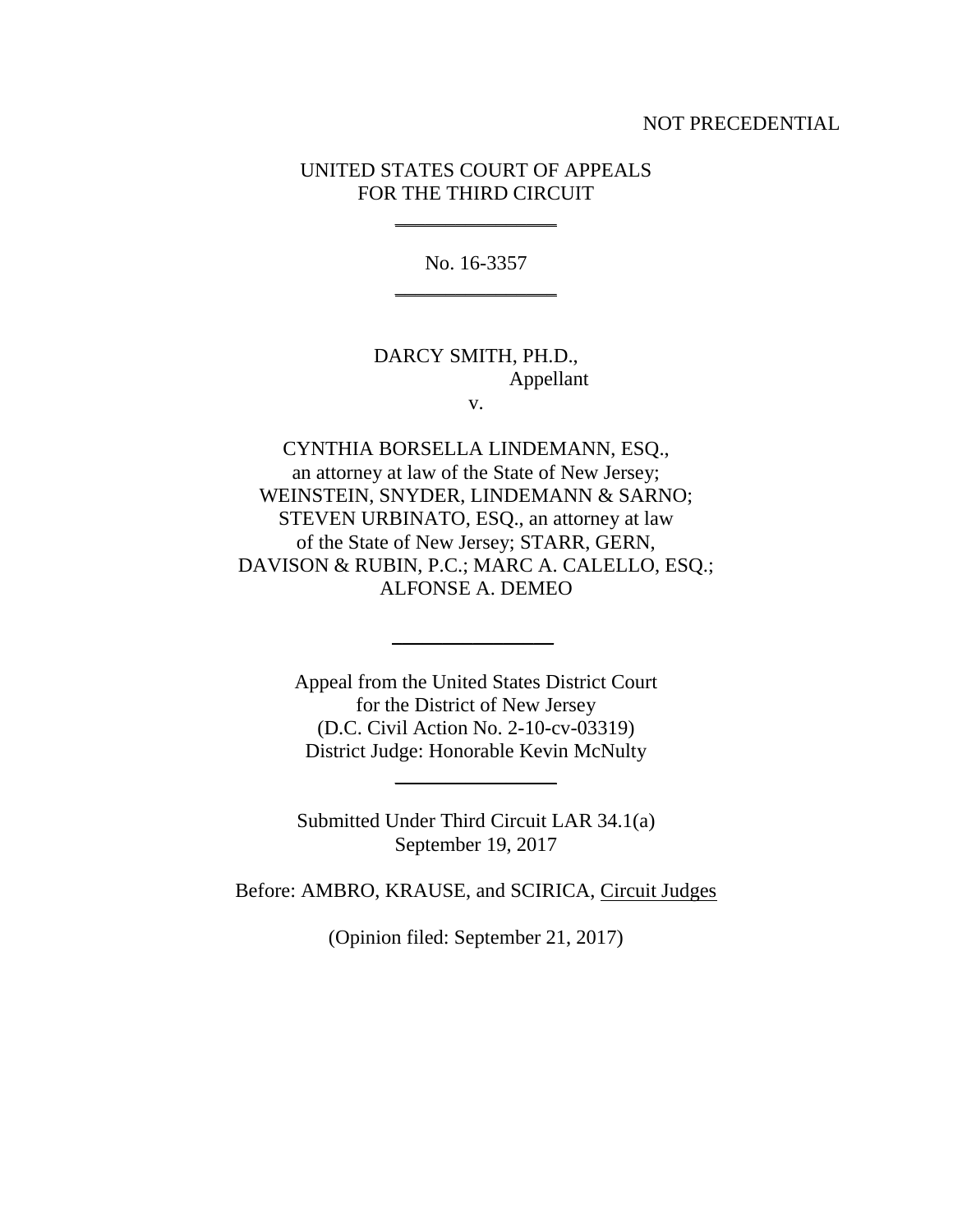## OPINION[\\*](#page-1-0) \_\_\_\_\_\_\_\_\_\_\_\_\_\_\_\_

\_\_\_\_\_\_\_\_\_\_\_\_\_\_\_\_

### AMBRO, Circuit Judge

Darcy Smith, Ph.D., hired and fired a string of four lawyers in connection with her divorce. She later sued in the District of New Jersey all four attorneys and their respective law firms for malpractice. Three settled, but one attorney, Marc A. Calello, asked the District Court to enforce an arbitration provision in his representation agreement with Smith. The District Court obliged, staying Smith's action and compelling arbitration.

Smith contends that the provision is unenforceable because New Jersey law does not permit the arbitration of malpractice claims against attorneys brought by their former clients, and, even if New Jersey law did permit arbitration of her claims, this provision fails because it does not specifically use the word "malpractice." Accordingly, she asks us to reverse the District Court or, in the alternative, to certify to the Supreme Court of New Jersey the question whether arbitration provisions like the one in her agreement are enforceable. The decision whether to certify a question of law to the Supreme Court of New Jersey is left to our discretion. *See Lehman Bros. v. Schein*, 416 U.S. 386, 390–91 (1974).

<span id="page-1-0"></span> <sup>\*</sup> This disposition is not an opinion of the full Court and pursuant to I.O.P. 5.7 does not constitute binding precedent.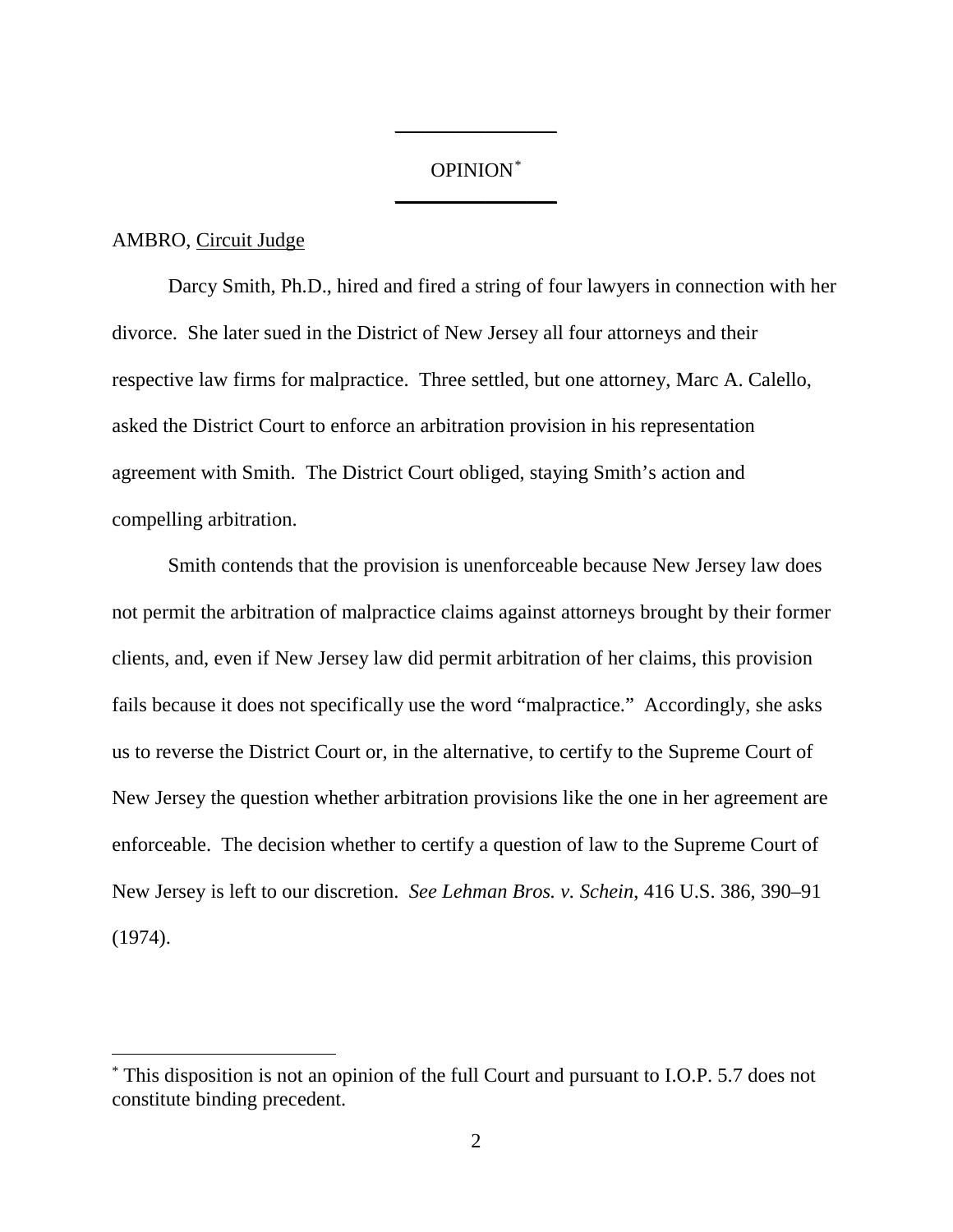Smith's agreement with Calello contains the following provision, which

unambiguously requires arbitration of any quarrels between them:

Arbitration of Differences Between the Client and the Law Firm. Should any difference[], disagreement, or dispute between you and the Law Firm arise as to its representation of you, or on account of any other matter, you agree to submit such disagreements in binding arbitration.

It goes on to specify the applicable arbitration procedures and concludes by advising that

[s]igning of this Agreement will be deemed your consent to the methods of alternative dispute resolution set forth in this Section, and constitutes a waiver on your part and on the part of the Law Firm to have such disputes resolved by a court which might include having the matter determined by a jury.

"The [Federal Arbitration Act ("FAA")] federalizes arbitration law and 'creates a

body of federal substantive law establishing and regulating the duty to honor an

agreement to arbitrate[.]'" *John Hancock Mut. Life Ins. Co. v. Olick*, 151 F.3d 132, 136

(3d Cir. 1998) (quoting *Moses H. Cone Mem. Hosp. v. Mercury Constr. Corp.,* 460 U.S.

1, 25 n. 32 (1983)). Thus, as the Supreme Court has repeatedly reaffirmed, "'[w]hen

state law prohibits outright the arbitration of a particular type of claim, the analysis is

straightforward: The conflicting rule is displaced by the FAA.'" *Marmet Health Care* 

*Ctr., Inc. v. Brown*, 565 U.S. 530, 533 (2012) (quoting *AT & T Mobility LLC v.* 

*Concepcion,* 563 U.S. 333, 341 (2011)) (alteration in original).

Yet an arbitration provision may be set aside "upon such grounds as exist at law or in equity for the revocation of any contract." 9 U.S.C. § 2. "This saving clause permits agreements to arbitrate to be invalidated by 'generally applicable contract defenses, such as fraud, duress, or unconscionability,' but not by defenses that apply only to arbitration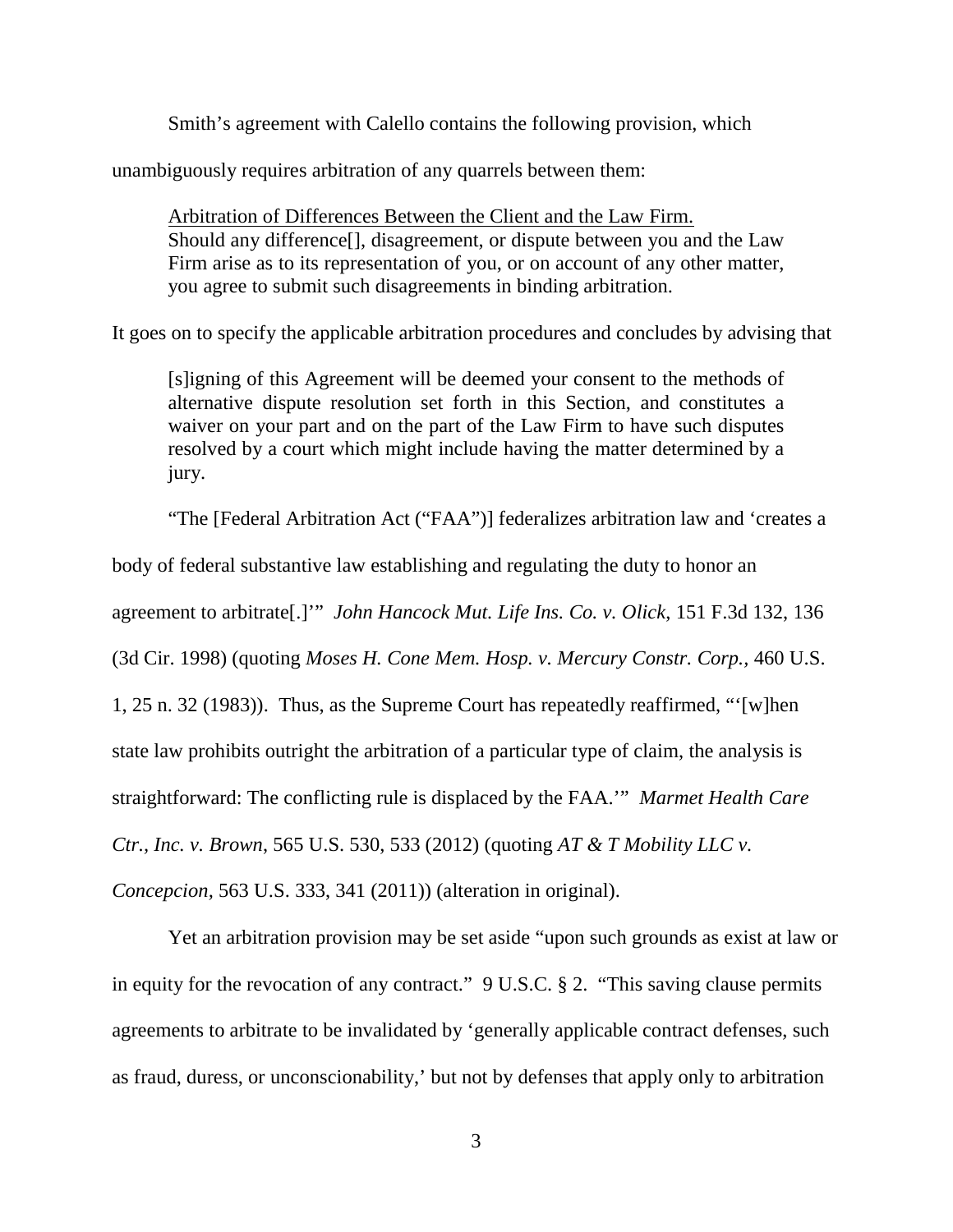or that derive their meaning from the fact that an agreement to arbitrate is at issue." *Concepcion*, 563 U.S. at 339 (quoting *Doctor's Associates, Inc. v. Casarotto,* 517 U.S. 681, 687 (1996)). To determine whether grounds for revoking the contract containing the arbitration provision exist, "[a] federal court must generally look to the relevant state law on the formation of contracts[.]" *Blair v. Scott Specialty Gases*, 283 F.3d 595, 603 (3d Cir. 2002).

Smith makes two arguments why the arbitration provision cannot be enforced. Neither is convincing.

First, she contends that New Jersey law prohibits the enforcement of arbitration provisions by attorneys facing malpractice claims brought by former clients. Even were there support for her view of New Jersey law (Smith concedes no case in New Jersey specifically bars the arbitration of attorney-malpractice claims), the FAA would preempt

it. *See Marmet Health Care Ctr.*, 565 U.S. at 533.<sup>[1](#page-3-0)</sup> Thus Smith's first argument fails.

Second, Smith argues that the arbitration provision cannot be enforced because its inclusion in the representation agreement violated the New Jersey Rules of Professional Conduct and thereby invalidated the entire agreement. *See Jacob v. Norris, McLaughlin & Marcus*, 607 A.2d 142, 146 (N.J. 1992) ("Contracts that violate the [Rules of Professional Conduct] violate public policy, and courts must deem them

<span id="page-3-0"></span> <sup>1</sup> Smith places particular emphasis on a concurrence in *Kamaratos v. Palias* asserting that "a retainer agreement that contains a commercial arbitration clause which waives the client's right to access the courts to resolve disputes arising out of the attorney/client relationship must be viewed as inherently unenforceable and against public policy." 821 A.2d 531, 540 (N.J. Super. Ct. App. Div. 2003) (Fuentes, J. concurring). This position is clearly inconsistent with the U.S. Supreme Court's later holding in *Concepcion,* 563 U.S. at 341, that state law may not prohibit the arbitration of any particular type of claim.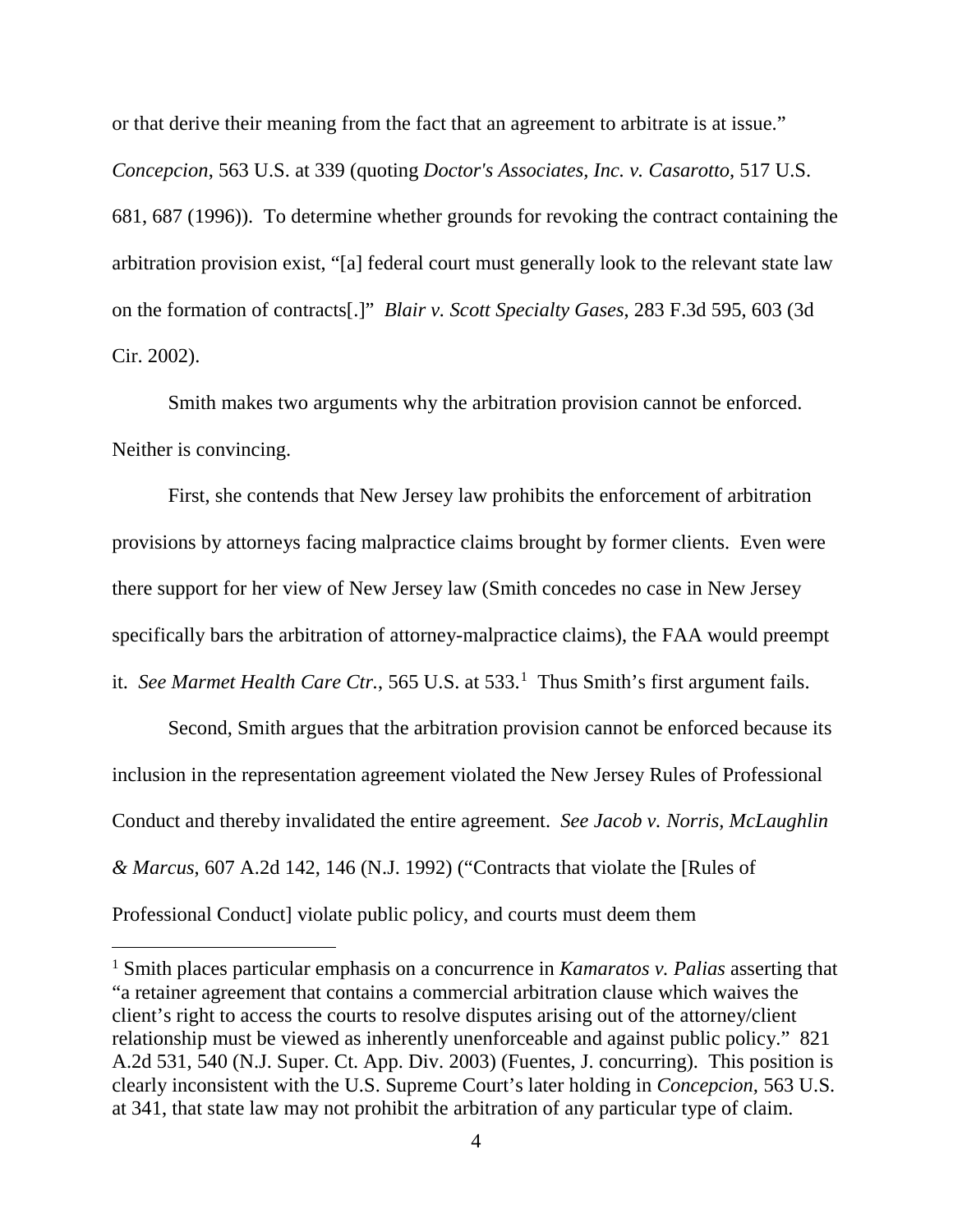unenforceable."). The Rules of Professional Conduct require an attorney to advise his client of the implications of any retainer agreement. *See Cohen v. Radio-Elecs. Officers Union, Dist. 3, NMEBA*, 679 A.2d 1188, 1196 (N.J. 1996); *see also* N.J. Rules Prof'l Conduct R. 1.4(c) ("A lawyer shall explain a matter to the extent reasonably necessary to permit the client to make informed decisions regarding the representation."). And while "[i]t is permissible under the [American Bar Association's] Model Rules [of Professional Conduct] to include in a retainer agreement with a client a provision that requires the binding arbitration of . . . malpractice claims," the client must be "fully apprised of the advantages and disadvantages of arbitration" and "give[] her informed consent" to the arbitration provision. ABA Comm'n on Ethics & Prof'l Responsibility, Formal Op. 02- 425 (2002). Because the arbitration provision at issue here did not specifically include the word "malpractice," Smith contends she could not have given her informed consent to the agreement unless Calello orally warned her that she would have to arbitrate any malpractice claims against him. And there is no evidence that he gave such a warning.

The Supreme Court has held that the FAA requires courts to put arbitration agreements "on equal footing with all other contracts" and that they may not interpret state law differently in the context of arbitration. *See DIRECTV, Inc. v. Imburgia*, 136 S. Ct. 463, 470 (2015) (quoting *Buckeye Check Cashing, Inc. v. Cardegna*, 546 U.S. 440, 443 (2006)). So, to the extent Smith seeks a more searching review of the advice attorneys provide new clients when an agreement to arbitrate is at issue, her argument is foreclosed by the FAA. *See id.* We need not decide that question, however, because she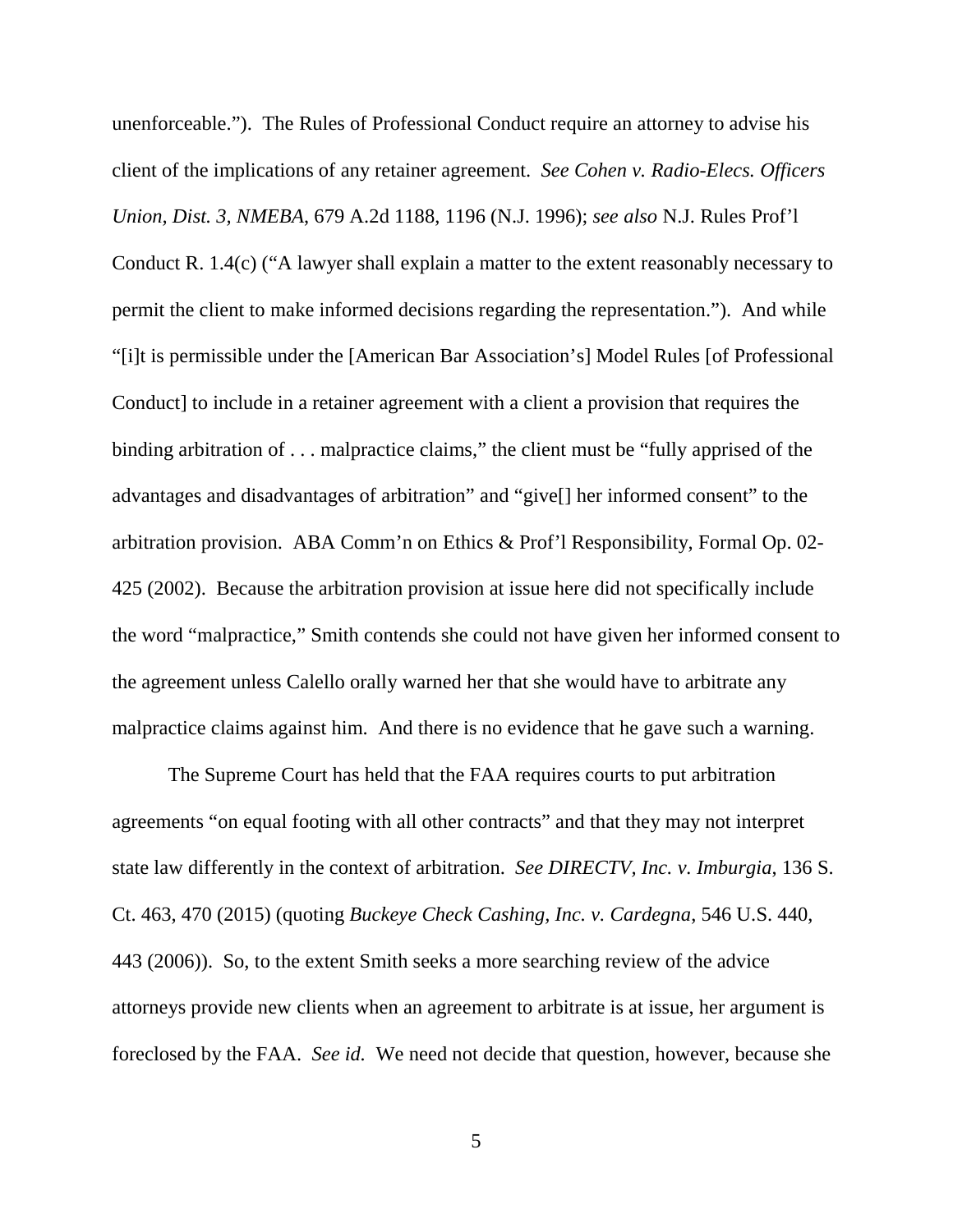fails to explain why a written or oral warning that explicitly uses the word "malpractice" is necessary as a matter of New Jersey law.

The arbitration provision before us is straightforward: "[A]ny difference[], disagreement, or dispute between [Smith and Calello] as to [his] representation of [her]" shall be submitted to "binding arbitration." J.A. 25. True, the New Jersey Supreme Court has held in a different context that "[t]he absence of *any* language in [an] arbitration provision that [a] plaintiff [i]s waiving her statutory right to seek relief in a court of law renders the provision unenforceable." *Atalese v. U.S. Legal Servs. Grp., L.P.*, 99 A.3d 306, 309 (N.J. 2014) (emphasis in original). But the provision here makes plain that arbitration means giving up the right to have a dispute resolved by a judge and jury. J.A. 25 (agreement to arbitration constitutes a "waiver . . . to have such disputes resolved by a court which might include having the matter determined by a jury").

Despite her contention that she did not give informed consent to the arbitration provision, Smith does not argue that it is too narrow to cover malpractice claims. Although she contends Calello should have used the word "malpractice" orally or in the agreement itself, she never claims not to have known malpractice claims would fall within the provision's definition of "any difference[], disagreement, or dispute between [her] and [Calello] . . . as to [his] representation of [her.]" J.A. 46. Nor does she claim to have been surprised that her agreement to arbitrate meant giving up the right to go to court.

Indeed, Smith used *the same clause* to her advantage in a related matter. Following his termination, Calello filed a civil action against Smith to collect unpaid

6